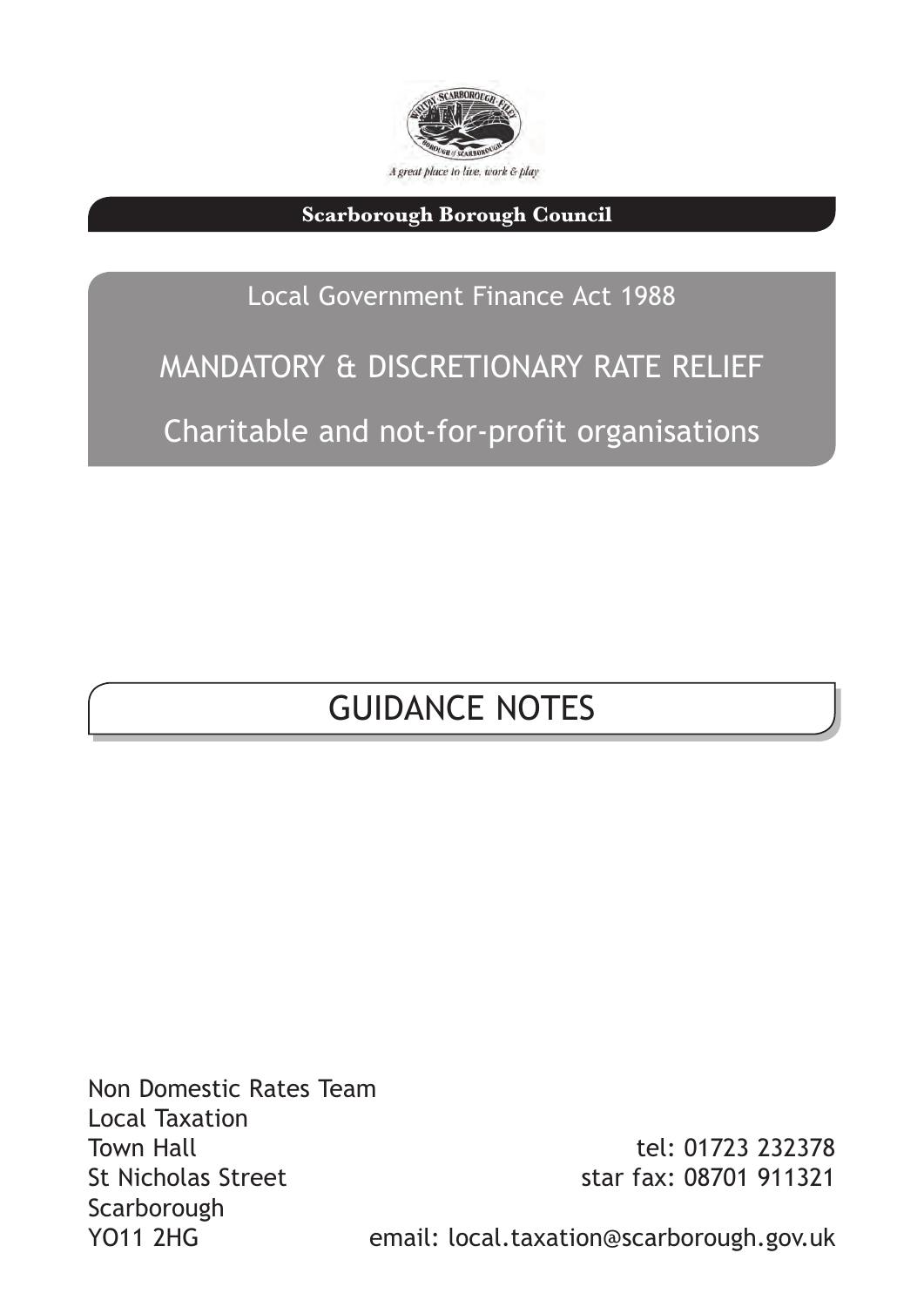#### **BACKGROUND**

- 1 The Council recognises the important contribution that charitable, voluntary, and not for profit organisations make in providing a wide range of services for the people of the Council's area which would otherwise have to be provided by and supported from the public purse.
- 2 Accordingly the Council has approved a scheme of Discretionary Rate Relief under Section 47 of the Local Government Finance Act 1988.

#### **INTRODUCTION**

3 These notes have been prepared for the guidance of organisations considering making an application. The final decision on assessment of applications and any level of any relief granted lies with Scarborough Borough Council.

#### **PURPOSE**

4 The scheme is intended to provide a mechanism for organisations to continue to expand their role, by maximising the availability of relief to those organisations that operate in a manner that is consistent with the Council's aspirations for the development of services in the Scarborough Borough area.

#### **ELIGIBILITY**

- 5 Registered charities (and bodies exempt from registration) that use premises solely for charitable purposes are entitled to mandatory relief equal to 80% of their non-domestic rates bill.
- 6 Registered CASCs (Community Amateur Sports Clubs) registered under the scheme introduced by the Government in 2002 are entitled to mandatory rate relief equal to 80% of their full non-domestic rates bill.
- 7 Organisations which meet at least one of the following criteria are able to apply and be considered for up to 100% relief if:
	- The ratepayer is a charity, or trustee for a charity and the property is wholly or mainly used for charitable purposes.
	- All or part of the property is occupied for the purposes of one or more organisations, none of which are established or conducted for profit and whose main objectives are charitable.
	- The property is wholly or mainly used for purposes of recreation and all or part of it is occupied for the purposes of a club, society or other organisation not established for profit.
	- Any profits and/or surpluses will be used to further the charitable objectives of the organisation and not be distributed as dividends amongst some/all members.
	- A legal constitution is in existence and applicants can demonstrate that they are operating in accordance with its requirements.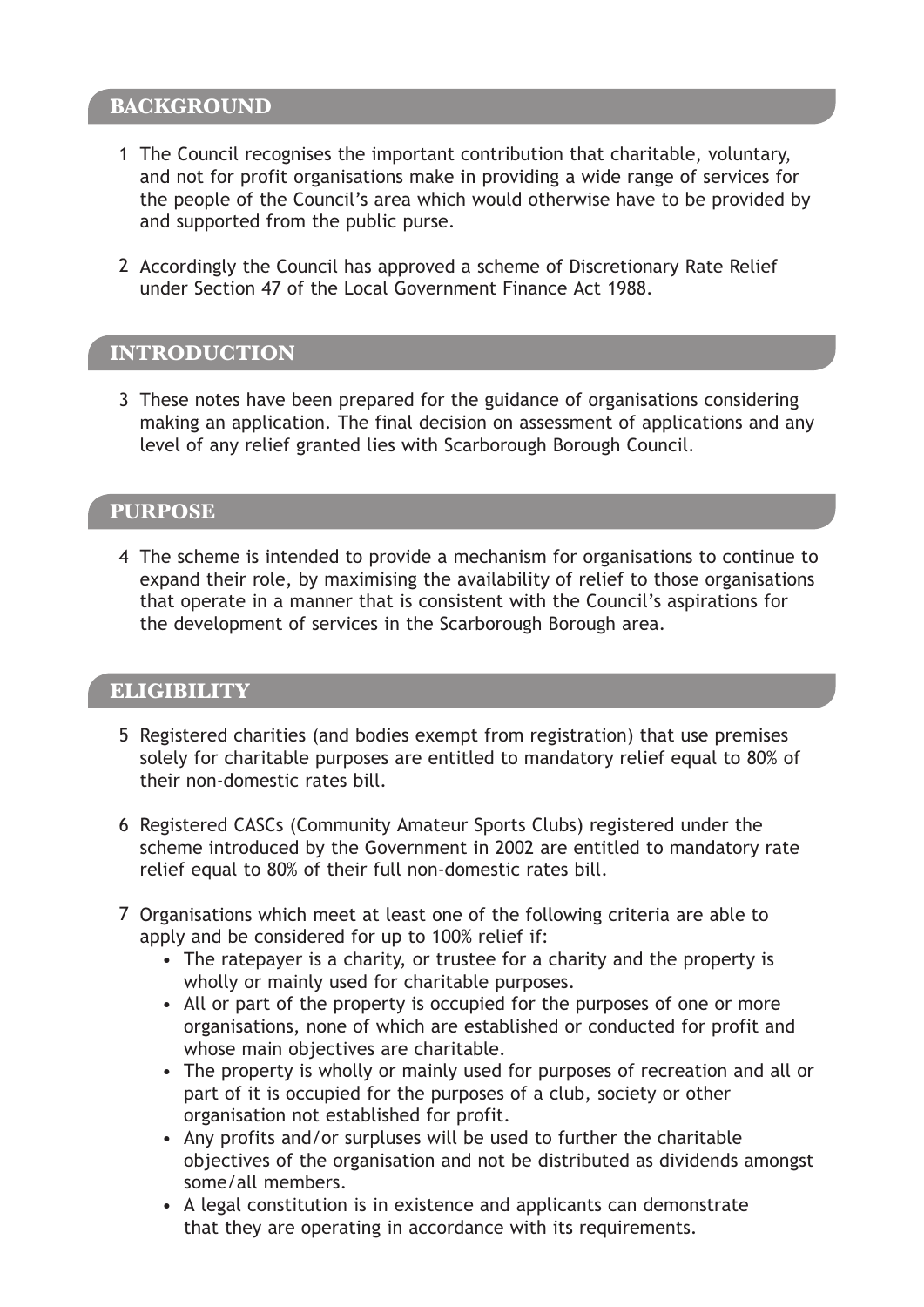#### **HOW TO APPLY**

- 8 Applicants will be required to supply copies of their:
	- Two years' most recently audited accounts.
	- Current constitution.
	- Breakdown of their membership record/fees.
	- Evidence of affiliation to an appropriate national governing body, where applicable.
- 9 In all cases the Council reserves the right to ask applicants to substantiate and verify all information.
- 10 Upon receipt of a completed application form and all supporting documentation, the application will be considered by the members of the Cabinet (Grants & Reliefs) Sub Committee to determine the level of any relief granted. The level of relief is however recommended by an established policy under which your claim is assessed against set criteria.
- 11 Applications for relief may be made at any time. Applications received before 30 September may, if appropriate, be backdated to the beginning of the previous financial year. Those received after this date may only be backdated to the beginning of the current financial year.

#### CONSIDERATION **CONSIDERATION**

- 12 The Council must be satisfied that the property is used for purposes which are of benefit to the local community.
- 13 It must be reasonable to grant relief having regard to the interests of our Council Tax payers.
- 14 Your claim will be assessed having regard for the Council's Corporate Aims:
	- **Aim 1 Developing Safer and Stronger Communities**  Top Priority - Reducing Crime and Disorder.
	- **Aim 2 Building Prosperous Communities**  Top Priority – Encouraging economic growth and job creation.
	- **Aim 3 Creating Healthy and Vibrant Communities**  Top Priority – Ensuring affordable and decent homes.
	- **Aim 4 Creating Quality Environments**  Top Priority – Enhancing public spaces and parks.
	- **Aim 5 Improving the Council**  Top Priority – Improving the performance of our services and ensuring they provide Value for Money.
- 15 Services/membership must be open to all sectors of the general public.
- 16 Organisations who do not have accounts relating solely to the property for which relief is sought, should supply a copy of the groups annual accounts.